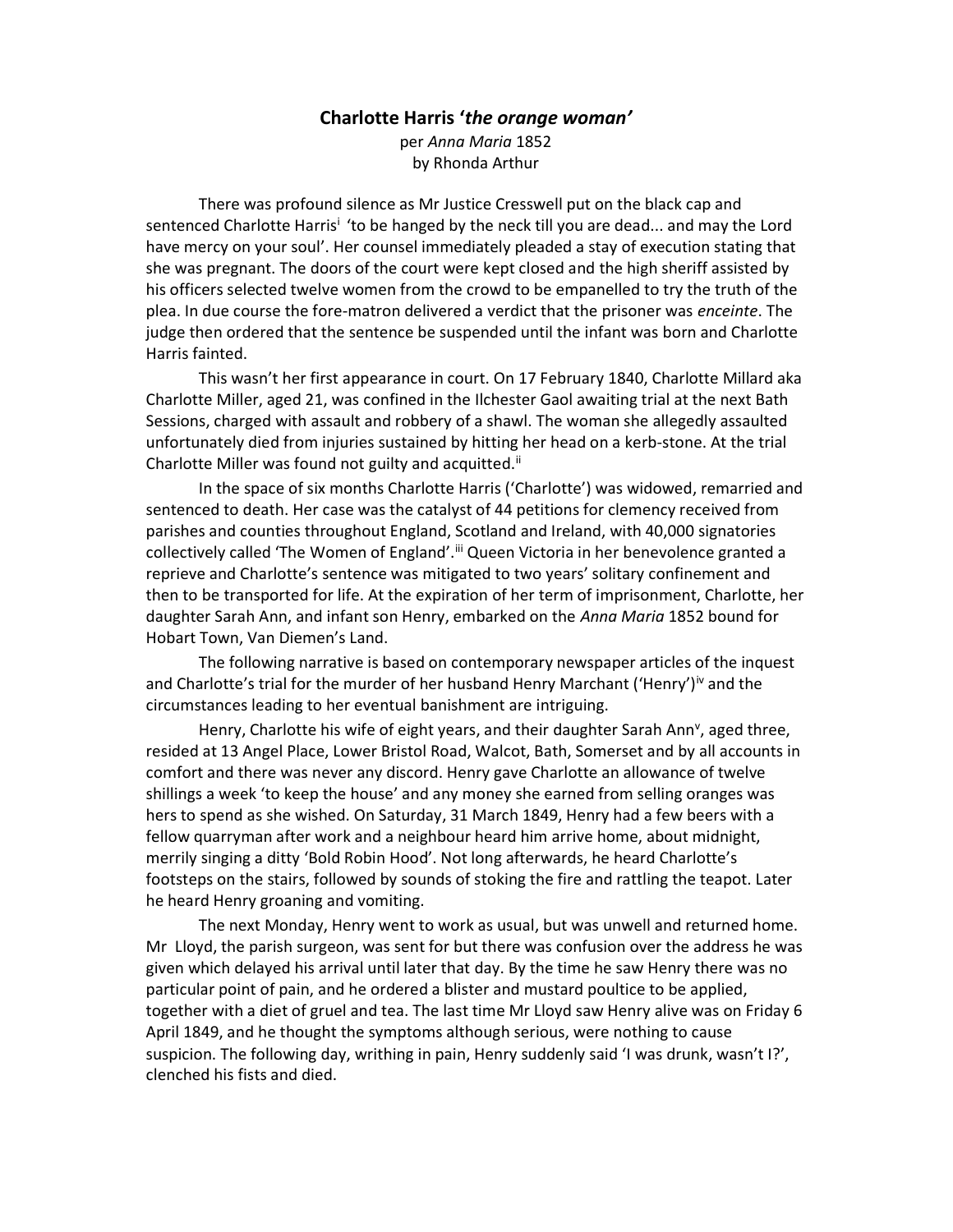Henry's funeral was held on Friday 13 April 1849 at St Saviour's Church, Walcot. The next day Charlotte moved her belongings to 15 Brookleaze Buildings, Larkhall, and on the following Monday 16 April, returned to St Saviour's Church to marry one William Harris.<sup>vi</sup>

 Although it wasn't unusual for women to remarry soon after their husbands had died, the whirlwind romance of William Harris and Charlotte caused considerable excitement in the community, as he was in his early seventies and she was aged thirty-two.

 Charlotte's fall from grace was swift. She was known by sight to many residents of Walcot as 'the orange woman' who had a stall near the market in Bath Street. At first they were sympathetic, but rumours circulated that she had met a 'sweetheart' at the market in early March, who jokingly said it was a pity that she wasn't a widow. The rumour mill gained momentum when it was revealed that William Harris had buried two wives in the last twelve months and had recently asked two other women to marry him. His second wife, Louisa Perry, died on 1 February 1849 and her relatives had not been informed. It was presumed that she misled him as to her financial position and was in good health up until the marriage. This, along with his subsequent marriage, created suspicion that her death may not have been from natural causes. There was talk of William Harris trying to obtain arsenic supposedly to kill butterflies, and of Charlotte going to Mr Bright's chemist shop to buy arsenic to kill rats and had taken a witness Hannah Shayler, but what they really wanted it for was to poison their respective spouses.

 Some of these rumours and suspicions eventually induced the mayor to make an application to the coroner. A jury was summoned and they ordered that Henry's body be exhumed for post mortem examination.

 William Herapath, an eminent analytical chemist of Bristol, was engaged to conduct an analysis of Henry's remains of the stomach, intestines and the liver, though he only had the smaller intestines as 'the rats had got at the corpse and ate away a great portion of the belly'. He thought Henry's onset of retching and pain in the stomach was caused by poison and might have been given in the tea, but it must have been administered twice, and the second time was for no more than twenty-four hours. The symptoms of the last illness, sickness, cramps, and acute pains in the stomach followed the administration of poison and it was highly likely to have been in the pearl barley. He concluded that Henry died of arsenic poisoning.

 The Harris' honeymoon period was brief. They were in bed on 29 April 1849 when the police arrived around midnight to arrest them on suspicion of murder. William Harris protested his innocence: 'If she's guilty, I hope they'll hang her'. He asserted Charlotte gave him to understand that she was unmarried and intimated that she had an aunt living, on whose death she expected to receive a legacy. He had lived in St Saviour's for the past forty years and had been a market gardener. He was married to his first wife for nearly fifty years, who sold his produce by 'perambulating the streets with a donkey cart'. They had five children, most of whom emigrated to the United States of America, with one son doing well who sent him a yearly stipend of about £40.

Neighbours of William Harris, Daniel Shayler and his wife Hannah<sup>vii</sup> were apprehended on suspicion of being accessories to murder. Daniel Shayler attended Henry's funeral despite never having met him. After the funeral, Charlotte gave him some information for William Harris to obtain a marriage licence, and for which he had been promised a sixpence. He helped remove Charlotte's household effects in a donkey cart to the new premises in Larkhall, and was present at her marriage to William Harris. Hannah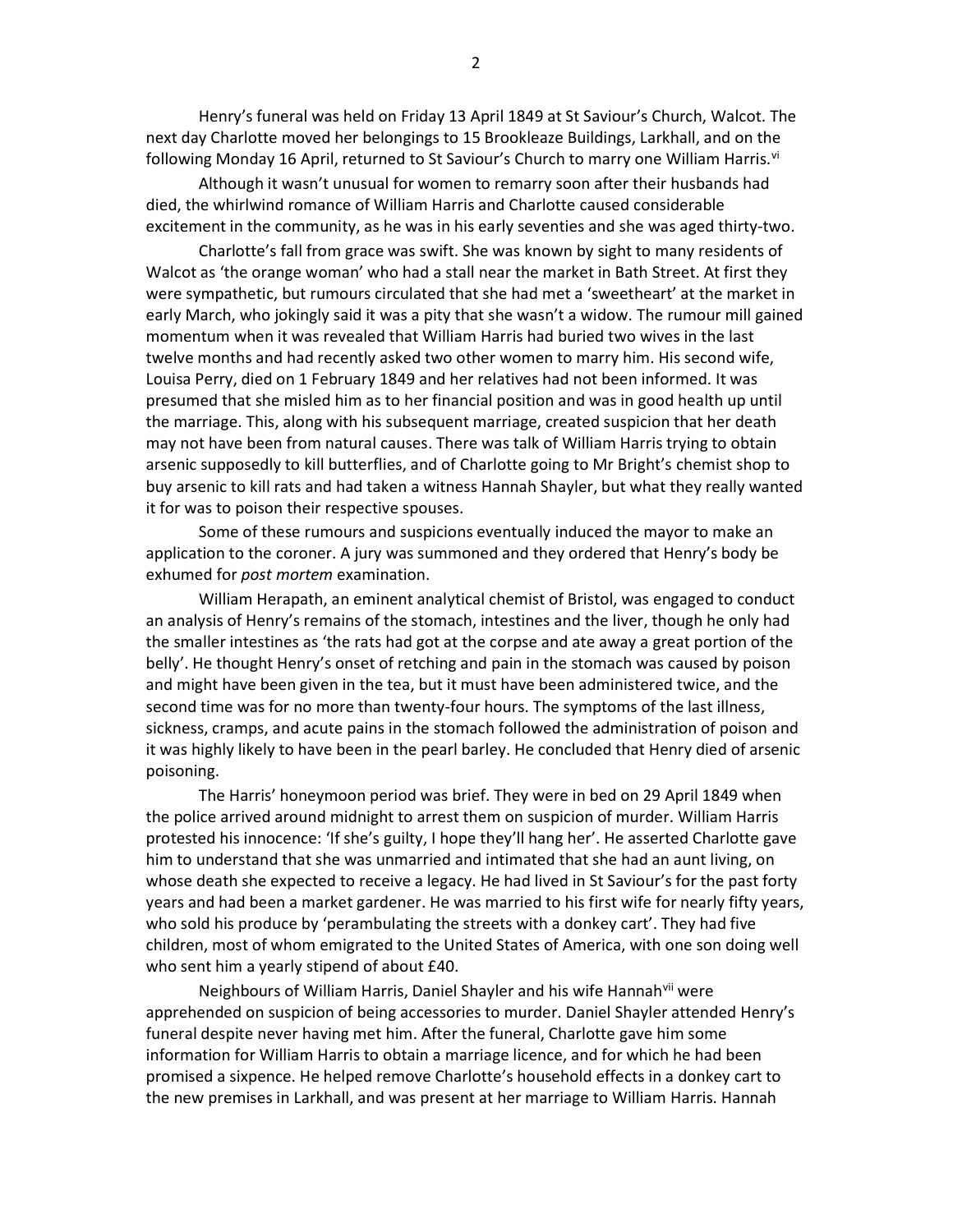Shayler had nursed Louisa Harris during her illness and after her death was a 'kind of servant' to William Harris. Both of them first met Charlotte about three weeks prior to Henry's demise and were thought to be in a state of great destitution. However, an inventory of items at their house, found amongst other things, a quantity of coins amounting to £83.5s.8d. Hannah Shayler knew the money was there but Daniel Shayler said he didn't know there was more fifty shillings in the house. In another room, were eleven gowns and in a box were four 'begging' type letters. One was in good handwriting, but three were poorly written and believed to be in Hannah Shayler's own handwriting. It was never reported whether Hannah Shayler had made any attempts to obtain money by deceit.

 The inquest proceeded on 30 April 1849 and the market place was crowded with people hoping to catch a glimpse of the accused. When the prisoners arrived, they were met with hisses and cries and ushered in through a rear door. A large number of magistrates were present to observe the proceedings and the room was filled to capacity. Since her arrest, Charlotte had been hysterical and held her head down low, while William Harris seemed to pay particular attention to the proceedings. He was described as having '...a large massive head and countenance, which is not particularly marked either by dullness or intelligence'. Hannah Shayler, aged about thirty-five, had red hair and of a 'sanguine countenance' and was now showing signs of deep anxiety. On the other hand, Daniel Shayler, aged about forty-seven, appeared to be wholly unconcerned about the matter. He was described as '...a dogged, inanimate and almost brutish-looking fellow, with black matted hair hanging down to his eye-brows, and two great upper teeth projecting forth over his thick lower lip'.

 At the Harris' house the police seized a jar containing a light colour powder, a pot of pearl barley and a tea-pot. The powder was found to be freestone and there was no sign of arsenic in either of the pots. A search at the Shayler's house was conducted in the presence of Daniel Shayler. A packet of blue powder labelled 'cocculus indicus berries – poison' he said was used 'to make beer strong' and in another small paper packet he said it very likely contained arsenic, as he 'used all sorts of things for a bad leg'. The blue powder was analysed and found to contain eighty-three grains of white arsenic acid.

 The inquiry having ascertained that poison was administered, now had to consider the possibility whether Henry Marchant had committed suicide, or whether the poison had been administered by some other person.

Before proceeding with this line of inquiry the coroner ordered that Louisa Harris' body be exhumed. Hannah Shayler reportedly said: 'Good God, then I'm a dead woman!'. The corpse had been interred in the burial ground of Walcot Chapel for about three months, but the face was recognizable and the abdominal viscera found to be in a high state of preservation. Mr Harries, surgeon, performed the post mortem in the presence of Mr Herapath who examined the contents.

The post mortem proved there was chronic inflammation of long standing and also a more recent inflammation of the stomach and intestines which was sufficient to cause death. The only extraneous substance found was magnesia, which Mr Harries had administered. Mr Herapath thought that 'cocculus indicus' would produce a tendency to sleep and also griping pains if used in sufficient quantity, but he did not expect to detect the poison ninety-four days after death.

The jury then asked to hear further evidence.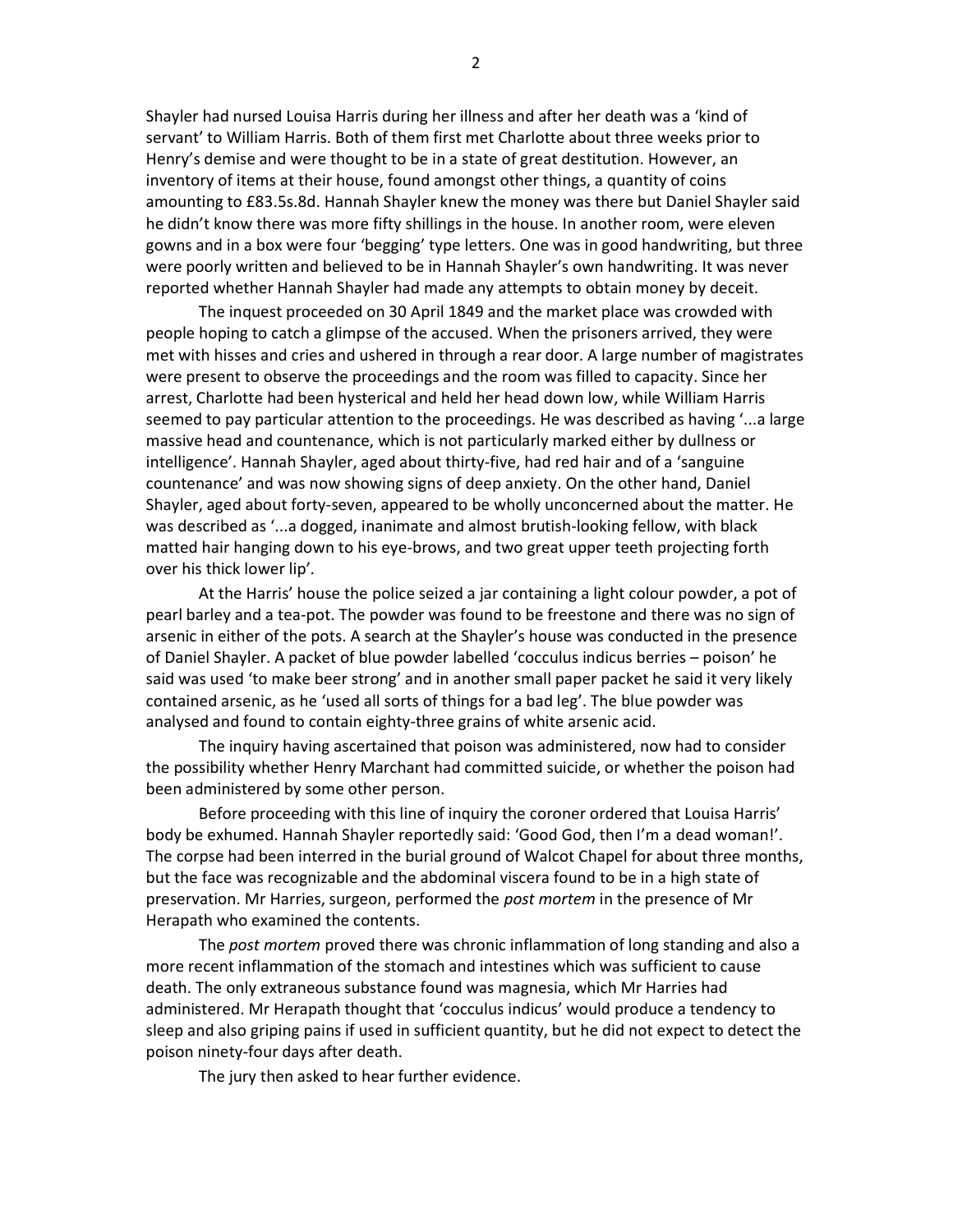Mary Ford, a friend and neighbour of Louisa Harris, was at her bedside with William Harris and Hannah Shayler on the day she died. Afterwards, they all had a 'bit of gin and bread' and William Harris laughed saying he would 'have another wife within a month'. The next day he had an opportunity to put his amorous pursuit to the test.

 Elizabeth Turpin, a friend of Louisa Harris' sister, arrived to ask him if it was true that Louisa had died. He said 'he was very glad of it, for she was no good to him and he should look out for another wife...'. A few days later, she returned to his house and he asked her about his late wife's sister with a view to making her an offer of marriage. Before she could give a definitive answer whether they would be interested in having him, he wished that she wasn't married as he would like her for a wife. But his charms failed on Elizabeth Turpin who curtly replied: 'I wouldn't like to have an old man like you'.

 William Harris then tried to woo Harriet Macauley, a widow, who was on her way to Lambridge when it started snowing and she went into an Inn. He followed her inside and asked if she had heard him call out to shelter under his umbrella. He told her that he was recently widowed and said 'I think you would make a very good wife'. At first she resisted his advances but he persisted until she promised to have tea at his house. While she was there he asked if she needed any money and proposed marriage, but she turned him down, dryly saying 'we should let the dead get cold first before we thought of another'. About a fortnight later, she saw William Harris in the market place talking to 'a woman who was selling oranges'.

 The inquiry into Henry Marchant's death resumed and further witnesses were called and some were re-examined. There was no reason to suspect that Henry had committed suicide and inquiries were undertaken to discover what person could have done this.

 Mr Bright, the chemist, sold some arsenic to a woman named Virtue Bullock and her companion Jane Hunt who acted as a witness. Other witnesses deposed that they were sure it was Charlotte they had seen in the shop, but these witnesses proved to be unreliable. Mr Harries laughed when William Harris asked him for arsenic to kill butterflies and had refused his request.

 After considering the evidence the jury concluded that Henry died from the effects of poison administered to him by Charlotte. William Harris, Daniel Shayler and Hannah Shayler were all found not guilty and discharged. The coroner issued a warrant for Charlotte's arrest on a charge of wilful murder and she was remanded in Taunton Gaol.

 The trial commenced at the Bridgewater Assizes on 31 July 1849 and throughout the proceedings Charlotte often burst into tears and had fainting spells. Hannah Shayler stated that Charlotte told her in early April 1849 that her sister was visiting and had become 'dangerously ill'. However, the illness turned out to be untrue. When her sister Mary Ann Miller<sup>viii</sup> was called to the stand Charlotte fainted and the case was stood down until she regained consciousness. Mary Ann Miller was again called but this time she fainted and had to be removed until she regained her composure.

From the cross-examination of witnesses, Charlotte and Henry appeared to live very happily together. Mr Lloyd had mixed up all the medicines and there was no arsenic in them, and he did not keep any arsenic in his surgery. He thought Charlotte was caring and had shown the greatest kindness towards Henry during his illness.

 Mr Saunders, counsel for Charlotte, addressed the jury, contending that the reason Charlotte married William Harris so shortly after the death of Henry, was the opportunity of having a home, and to keep herself from poverty.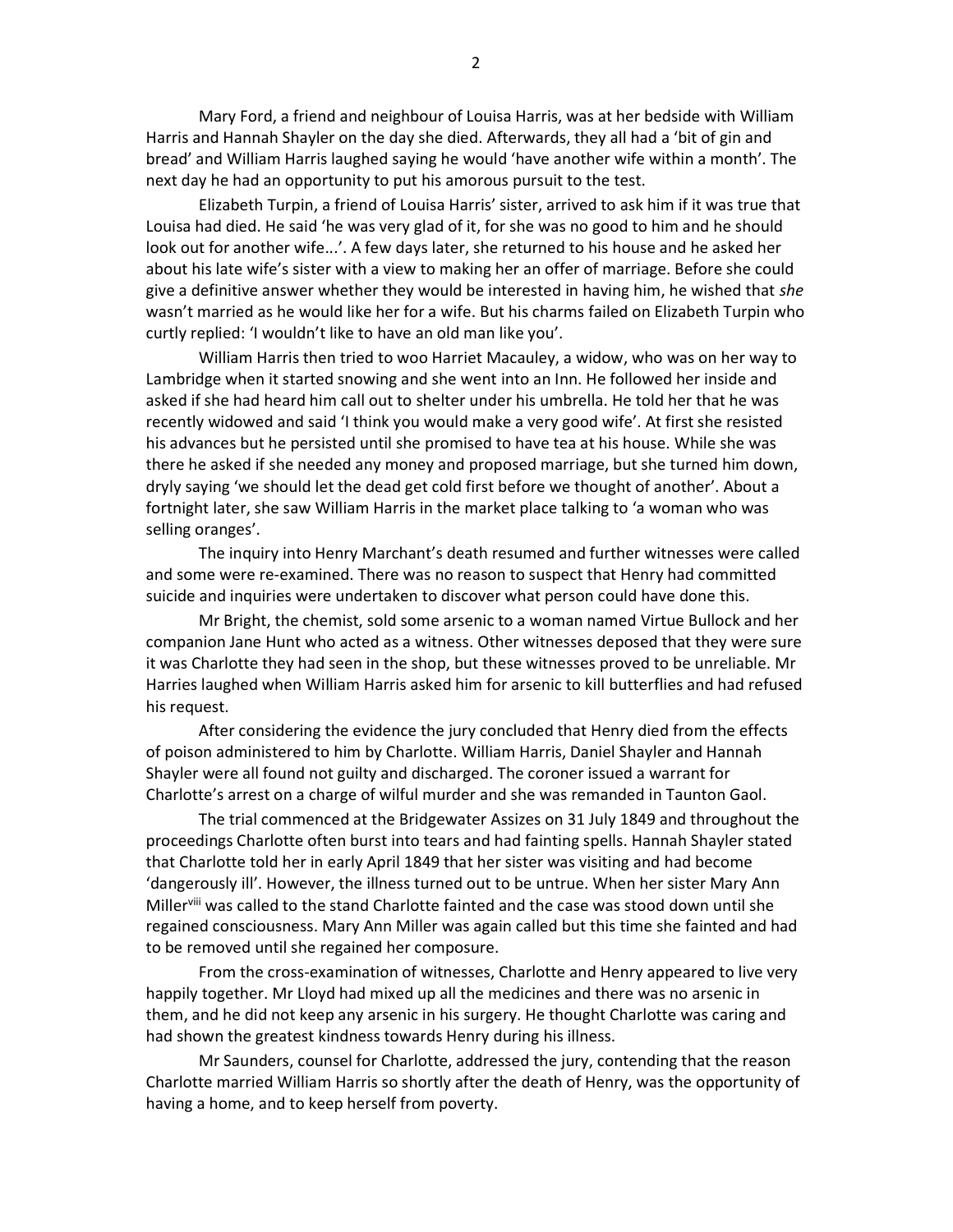The Judge took nearly two hours to minutely sum up the evidence and the jury took just under an hour to reach a verdict. They concluded that Charlotte was the only person who could have administered the poison. They all appeared to be greatly affected and the judge agreed with their finding though he was unable to speculate why Charlotte committed the crime.

 This case was widely reported and caused intense debate about the sale and distribution of arsenic. The presence of arsenic administered in small quantities had long been established by scientific analysis but Mr Herapath had proved that it was not always able to be detected after a long period. At the same time arsenic was known to be 'deadly' and a plan was suggested that all tradesmen dealing in arsenic should ensure that the purchaser be accompanied by a witness, and a book kept of their names and signatures of the sellers. Some thought this only protected the seller and suggested that by making the taste objectionable it could have saved Henry from food poisoning.

 At this time there was a groundswell of people calling for the abolition of capital punishment as being cruel and immoral. Abolitionists employed ruses to enlighten the masses and shock-tactics were resorted to further their cause. In 1847, an abolitionist Quaker, Charles Gilpin, had designed a poster inviting the public to 'A Grand Moral Spectacle!' to observe a young girl, Catherine Foster, aged 17, 'publicly strangled in front of the County Jail, Bury Street, Edmonds'. As many as 10,000 people came to watch. Catherine Foster was the last woman to be hanged in Suffolk.<sup>ix</sup>

 Charles Gilpin was also active in organizing the petitions for clemency on behalf of Charlotte and on 8 November 1849 he presented petitions with 15,000 signatories to Sir George Grey at the Home Office.<sup>x</sup>

 Juries were becoming less inclined to condemn prisoners even if the accused was clearly guilty of murder. Jane Mitchell, was indicted for the wilful murder of her illegitimate child at the Newcastle Assizes on 20 February 1849. The jury deliberated for over an hour and returned a guilty verdict, but recommended that the judge show mercy. The judge enquired on what grounds and the jury's reply was 'From our objection to capital punishments'.xi

 In the case of Mary-Ann Hunt, at her trial in the Central Criminal Court on 16 August 1847, the jury found her guilty of murder, but strongly recommended the judge show mercy, 'in consequence of the humane character that she sustained for so many years'. During the trial, a doctor from Newgate Prison gave evidence that she was pregnant. The judge then sentenced her to death and the case was adjourned for a plea on the sentence to be heard by another judge. At the plea hearing the judge empanelled a jury of matrons who concluded that Mary-Ann Hunt was not 'quick with child'. Accordingly, the death sentence was confirmed. This case came to the attention of the Home Secretary, Sir George Grey and while he was looking into the matter, Mary-Ann Hunt gave birth in Newgate Prison. Mary-Ann Hunt was eventually granted a reprieve and transported for life to Van Diemen's Land on the Baretto Jnr 1850.xii

 Two women, however, were shown no mercy in 1849. Mary Ball was convicted at the Warwick Assizes for the wilful murder of her husband by administering arsenic in his gruel, and Mary Ann Geering was found guilty at Lewes of poisoning her husband and two adult sons. They were both hanged in August.<sup>xiii</sup>

 The memorials to Queen Victoria, who herself was pregnant, called on her maternal instincts to take pity on Charlotte. The plea was not to 'palliate her grievous offence' but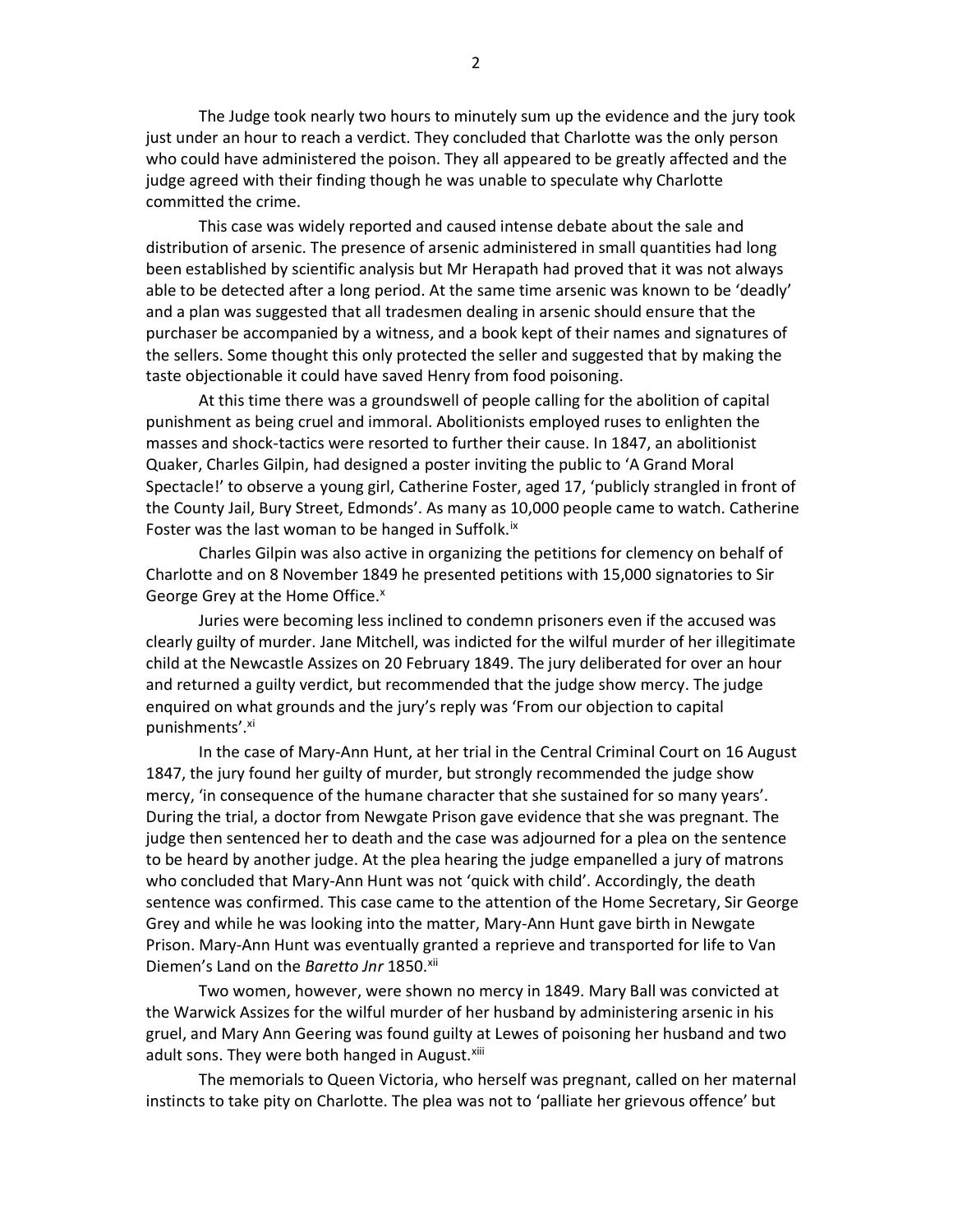that capital punishment 'fostered rather than prevented' crimes, and public hangings were scenes of terror that only 'gratify the depraved appetite of the uneducated masses for violence and blood'. Xiv

 Eventually, the petitions and public protestations were successful, and Charlotte's sentence was commuted to two years in solitary confinement and then to be transported for life.

 Charlotte's son, Henry Marchant was born in Taunton Gaol in December 1849 contrary to various newspaper reports that the infant was stillborn and/or that Charlotte had died. The Taunton register records only the month and year of birth.<sup>xv</sup> Charlotte named him after her late husband, Henry Marchant, so that might be a clue he was the father. Arrangements were then made to have them sent to Millbank Prison to await transportation. Charlotte's daughter, Sarah Ann Marchant, who had been placed in the Bath Workhouse was allowed to go with them.

 Shepton Mallet, Somerset where Charlotte was born is approximately 48kms from Taunton Gaol and a world away from Van Diemen's Land. The Anna Maria set sail on 8 October 1851 with two hundred female convicts and forty-six children on board. Henry Marchant, aged 2 (now called Henry Harris) was the first to be put on the sick list. He was pale, emaciated and very fretful, suffering pain in the bowels and bore marks of bad nutrition having been brought up in the workhouse. He was treated with calomel and opium and kept on an arrowroot diet with a tablespoon of port wine three times a day. But there was little improvement and he wasted away. He died at sea on 26 October 1851.<sup>xvi</sup>

 The ship anchored in Hobart Town on 25 January 1852. Charlotte and Sarah Ann Marchant aged six, having been reunited on the voyage once again had to be separated. Charlotte was sent to the Cascades Factory and Sarah Ann Marchant was admitted to the Queen's Orphan School in Hobart Town.

 Charlotte was sent to work as a convict housemaid at the Barracks. There is no record of any breach or neglect of duty, until 30 January 1853, when she was charged with absconding, having failed to report at the Factory on 17 January. She claimed that a person at the Factory had told her that 'as she was to be gazetted for marriage she need not report herself, or go into the Factory.' Unfortunately this was against the rules and Charlotte was sentenced to twelve months imprisonment. In April 1853 she was transferred to work for Mr Orr at New Wharf and in September that year was transferred to Captain King.

 On 30 November 1853 Charlotte was granted permission to marry John Burns, a free man, who had been transported on the Anson 1844. His Indent record describes him as a 'love child' from Laleham Middlesex and having no relatives. He was sentenced to fourteen years transportation for stealing three pairs of spectacles. He had a prior conviction for stealing books and was imprisoned for three months. One can only wonder if he needed the spectacles to read the books.<sup>xvii</sup>

 John Burns and Charlotte were married at St George's Church of England, Hobart Town on 2 January 1854.<sup>xviii</sup> A son John was born on 14 October 1854<sup>xix</sup> but it was three years before Sarah Ann Marchant was discharged from the Queen's Orphan School when Charlotte received her ticket of leave. Alas, their future together as a family fell apart when John Burns died of dropsy on 16 October 1860, and two years later on 18 July 1862, Charlotte died of consumption. Sarah Ann Marchant (now called Burns), aged fourteen and her half-brother John Burns, aged eight, were orphaned. He was placed in the Queen's Orphan School in Hobart Town on 24 September 1862.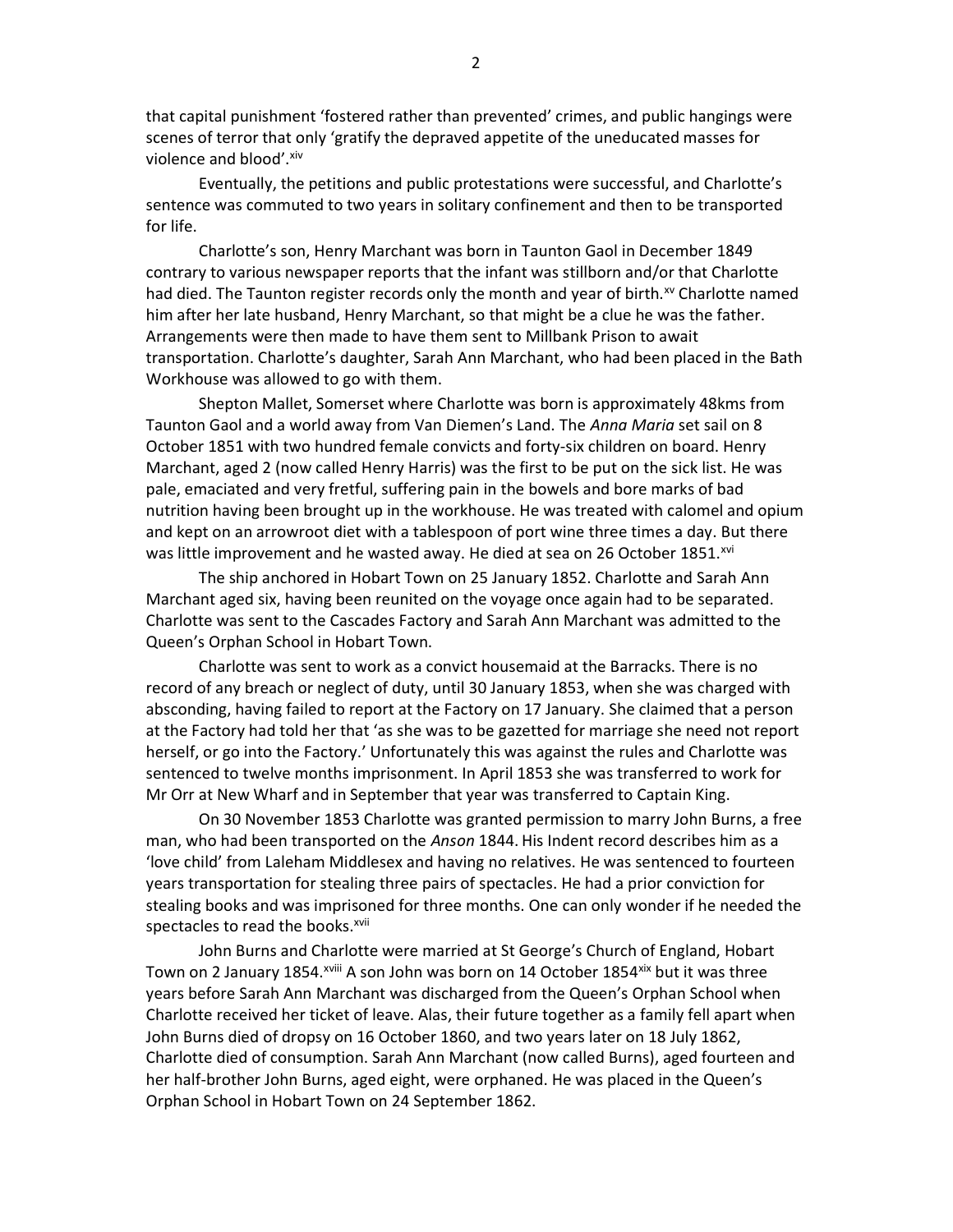This story is not the place to continue their life journeys save for the fact that John Burns became a police constable. He married twice and had twelve children. Sarah Ann Burns married Michael John Malone and had two children. They each named their first-born daughters Charlotte. Sarah Ann Malone and John Burns are buried at the Church of England Cemetery in Ulverstone, so in a sense they are still together and Charlotte's legacy lives on.

# SOURCES:

Female Convicts Research Centre database. Bristol Times, 12 May 1849, 19 May 1849. Hobarton Guardian, or True Friend of Tasmania, Wed 9 Feb 1853, p3. Morning Post, 19 May 1849, 23 August 1849, p4. Shipping & Mercantile Gazette, 11 October 1849. The Bath Chronicle and Weekly Gazette, 3 May 1849, 17 May 1849, 9 Aug 1849, 8 Nov 1849 The Bristol Times, 12 May 1849. The Era, 6 May 1849. The Examiner, 13 October 1849. The London Evening Standard, 6 August 1849, 11 October 1849. The Northern Star & Leeds General Advertiser, 5 May 1849. The Taunton Courier and Western Advertiser, 9 May 1849, 7 November 1849. (with thanks to Colleen Arulappu for providing newspaper images)

- i Charlotte Harris 1818-1862 Convict conduct record CON41/1/32 Convict Description List: 5'2¼", fair pock-pitted complexion, round head, brown to grey hair, long visage, high forehead, scanty eyebrows, dark hazel eyes, long nose, medium chin, no marks. CON19/1/10 Convict Indent CON 15/1/7 Ticket of Leave 26 June 1855 Conditional Pardon 9 June 1857 For further information refer to Descendancy Chart
- ii Ilchester Gaol Register: Charlotte Miller, 17 February 1840, age 21, for trial at the next Bath Sessions. Acquittal 10 April 1840, Charlotte Miller, page 22. Ancestry.com.UK
- iii Female Convicts Research Centre database: Petition Registers TNA Series H019, piece number 11 Find My Past (E Ball)
- iv Henry Marchant c1819-1849 refer to Descendancy Chart [2]
- v Sarah Ann Marchant 1846-1929 refer to Descendancy Chart [5]
- vi William Harris c1775-1850 refer to Descendancy Chart [3]
- vii Daniel Shayler c1803-1853 & Hannah Shayler c1813-1895 Marriage Parish Turkdean Gloucester Daniel Shaler and Hannah Dutton by banns 16 October 1829, p7. Burial Parish St Martin Birmingham Co Warwick 6 November 1853, Daniel Shayler aged 50 years. No 10710, p577. Burial Parish of Hatherop Gloucester 15 April
- 1895 Hannah Shaylor, aged 82, no 476, p60. Ancestry.com.UK. viii Mary Ann Millard aka Miller Bapt. 9 September 1812, Somerset Church of England, born 8 Aug 1812 dau of John and
- Mary Millard. Year 1812, p232 Ancestry.com.UK.
- ix Foxearth & District Local History Society.
- x Lloyds Weekly, 18 November 1849.
- xi Evening Mail, 1 July 1850.
- xii Old Bailey Proceedings Online (www.oldbaileyonline.org, version 8.0, 02 December 2019), August 1847, trial of MARY ANN HUNT (t18470816-1797).
- xiii The Globe, 6 August 1849, p4.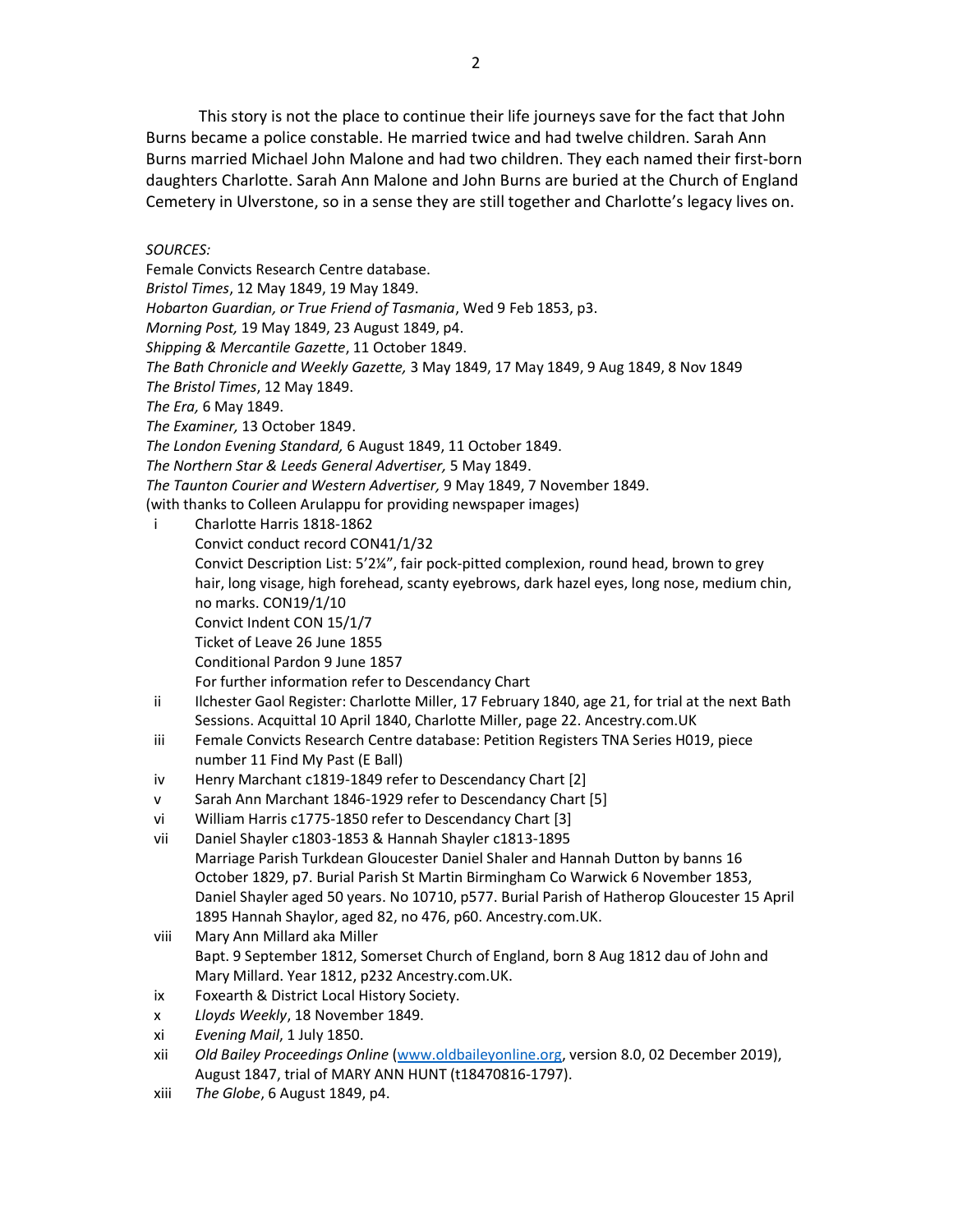- xiv Female Convicts Research Centre database: Memorial to Queen Victoria HO18/274 Find My Past (K Searson)
- xv Henry Marchant 1849-1851 Births Registered Sup Registrars District Taunton in Oct Nov Dec 1849 Henry Marchant Vol 10 page 448. Ancestry.com.UK. For further information refer to Descendancy Chart [6]
- xvi Journal of Surgeon Wm McCrea MD RN Anna Maria 1852 ADM 101/03/02
- xvii John Burns c1806-1860 Convict conduct record CON 14/1/25 Description List CON 18/1/41 Indent CON 14/1/25
- xviii Refer to Descendancy Chart [4]
- xix John Burns 1854-1908 refer to Descendancy Chart [7]

#### DESCENDANCY CHART

Charlotte Harris (aka Millard, Miller, Marchant, & Burns) 1818-1862 [1]

|  | 1st spouse: Henry Marchant c1819-1849 [2]             |                                        |  |
|--|-------------------------------------------------------|----------------------------------------|--|
|  | lssue:                                                |                                        |  |
|  | Sarah Ann Marchant 1846-1929 (aka Burns, Malone) [5]  |                                        |  |
|  | spouse:                                               | Michael John Malone [9]                |  |
|  |                                                       | <i>issue</i> 2 children [10,11]        |  |
|  | Henry Marchant (aka Harris) 1849-1851 [6]             |                                        |  |
|  | 2 <sup>nd</sup> spouse: William Harris c1775-1850 [3] |                                        |  |
|  | 3rd spouse: John Burns c1806-1860 per Anson 1844 [4]  |                                        |  |
|  | lssue:                                                |                                        |  |
|  | John Burns 1854-1908 [7]                              |                                        |  |
|  | spouses:                                              |                                        |  |
|  | (1)                                                   | Ellen Jones 1858-1883 [8]              |  |
|  |                                                       | issue: 5 children [12-16]              |  |
|  | (2)                                                   | Charlotte Barnett Smith 1864-1931 [17] |  |
|  |                                                       | <i>issue:</i> 7 children [18-24]       |  |

## [1] Charlotte Millard

Bapt 8<sup>th</sup> August 1818, born 25<sup>th</sup> February 1818, dau of John (Soldier) and Mary Millard of Town Lane, Shepton Mallet, Somerset, England. Ancestry.com.UK. Register of death 18<sup>th</sup> July 1862, aged 40, Patrick Street, Hobart, VDL, of consumption. RGD 35/1/7 no 3425.

[2] Henry Marchant

Banns of marriage Parish Church of Walcot County Somerset 1840 page 78, no 348 between Henry Marchant, bachelor and Charlotte Miller, spinster were published. Marriage 7 September 1840 Henry Marchant, and Charlotte Millard, Parish Church Walcot County Somerset no 133, page 67. Ancestry.com.UK. Register of death 7 April 1849. Register of burial Parish of Lyncombe & Widcombe Somerset no 896 13th April 1849, aged 30. Ancestry.com.UK.

[3] William Harris

Register of marriage 16 April 1849, William Harris out of business, formerly a gardener, and Charlotte Marchant, widow, at St Saviour's Parish Church County Somerset, both living at No 15 Brookleaze Buildings Larkhall no 244, p122. Ancestry.com.UK. William Harris, died on 28 March 1850 at Bumber Long near Bradford buried in Walcot Chapel burial ground Bath. He never married again. Sherborne Mercury 23 April 1850.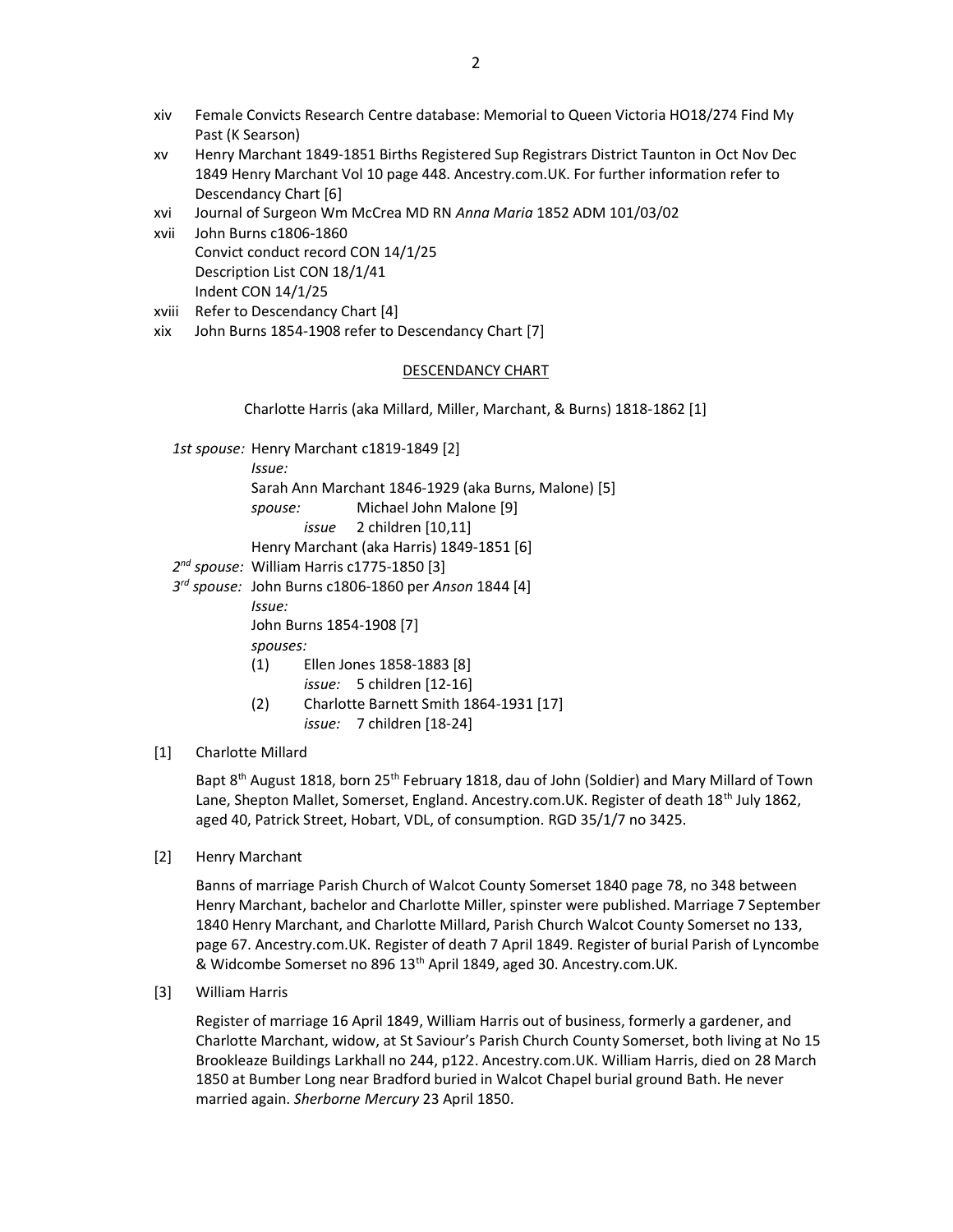### [4] John Burns

Marriage St George's Church of England, Hobart Town John Burns and Charlotte Harris. RGD 37/1/13 no 281 p112.Register of marriage 2 January 1854, John Burns (free) aged 48, hawker and Charlotte Harris, aged 37, widow, at St George's Church of England Hobart Town. RGD 37/1/13, no 281 p112. Register of death 16 October 1860 aged 56, spouse Charlotte Burns, at HM Gen Hospital (born England), labourer, dropsy, Patrick Street, Hobart. RGD 35/1/6 No 2423.

### [5] Sarah Ann Marchant

Bapt 17 May 1846 Parish of Lyncombe & Widcombe County Somerset no 1578, p198. Ancestry.com.UK. Admitted to the Queen's Orphan School, aged 6, on 1 February 1852 mother Charlotte Harris father Henry Marchant, arrived on Anna Maria, Religion Catholic, 12 March 1855 discharged to her mother after being granted a Ticket of Leave. SWD28-1-1 Girl's page 40. Register of marriage Hobart 26 December 1877 to Michael John Malone RGD 37/1/36 no 288. Funeral Notice of the late Mrs Sarah Ann Malone of West Ulverstone, took place in the Church of England Cemetery on Sunday afternoon. The chief mourners were Mr M Malone (son), Mrs. Boutcher and Mrs George (nieces). Advocate (Burnie), 12 March 1929/Page 4.

[6] Henry Marchant

Born 10 December 1849 in Taunton Gaol. Births Registered Sup Registrars District Taunton in Oct Nov Dec 1849 Henry Marchant Vol 10 page 448. Died 26<sup>th</sup> October 1851 at sea on Anna Maria, aged 2. ADM 101/3/2/3. Death recorded on 6 Feb 1852 by Wm McCrea surgeon in Hobart. RGD 35/1/3 No 1206.

[7] John Burns

Register of birth 14 October 1854 in Hobart Town, father John Burns, hawker, mother Charlotte Millard. RGD 33/1/5 no 1488. Admitted to Queen's Orphan School, Hobart Town, aged 8, on 24 September 1862. Both parents dead, father John Burns per Anson 1844, mother unknown. SWD 26/6, 27, 28, HAP 1871/63. Orphan Number 683 Friends of the Orphan Schools. Death 1908 at West Ulverstone, Funeral Notice, the remains of the late Mr John Burns were interred yesterday afternoon in the Church of England Cemetery. The North Western Advocate and the Emu Bay Times Thur 19 Mar 1908/Page 2.

[8] Ellen Jones

Register of marriage St Paul's Catholic Church Oatlands to John Burns[7] on 2 February 1874. RGD 37/1/32 no 552. Register of death 11 November 1883 aged 26, RGD 35/1/52 no 221.

[9] Michael John Malone

Register of marriage Holy Trinity Church Hobart Town to Sarah Ann Burns on 26 December 1877. RGD 37/1/37 no 228.

[10] Michael John Thomas Henry Malone

Register of birth Oatlands 2 February 1883. RGD 33/1/72 no 1574.

- [11] Charlotte Mary Ann Victoria Malone Register of birth Oatlands 2 May 1887. RGD 33/1/66 no 2442.
- [12] Charlotte Ann Burns Register of birth Oatlands 2 July 1874, Resource 007368120 no 1210. Register of marriage Sheffield to John Boutcher on 24 August 1894. RGD 37/1/53 no 755.